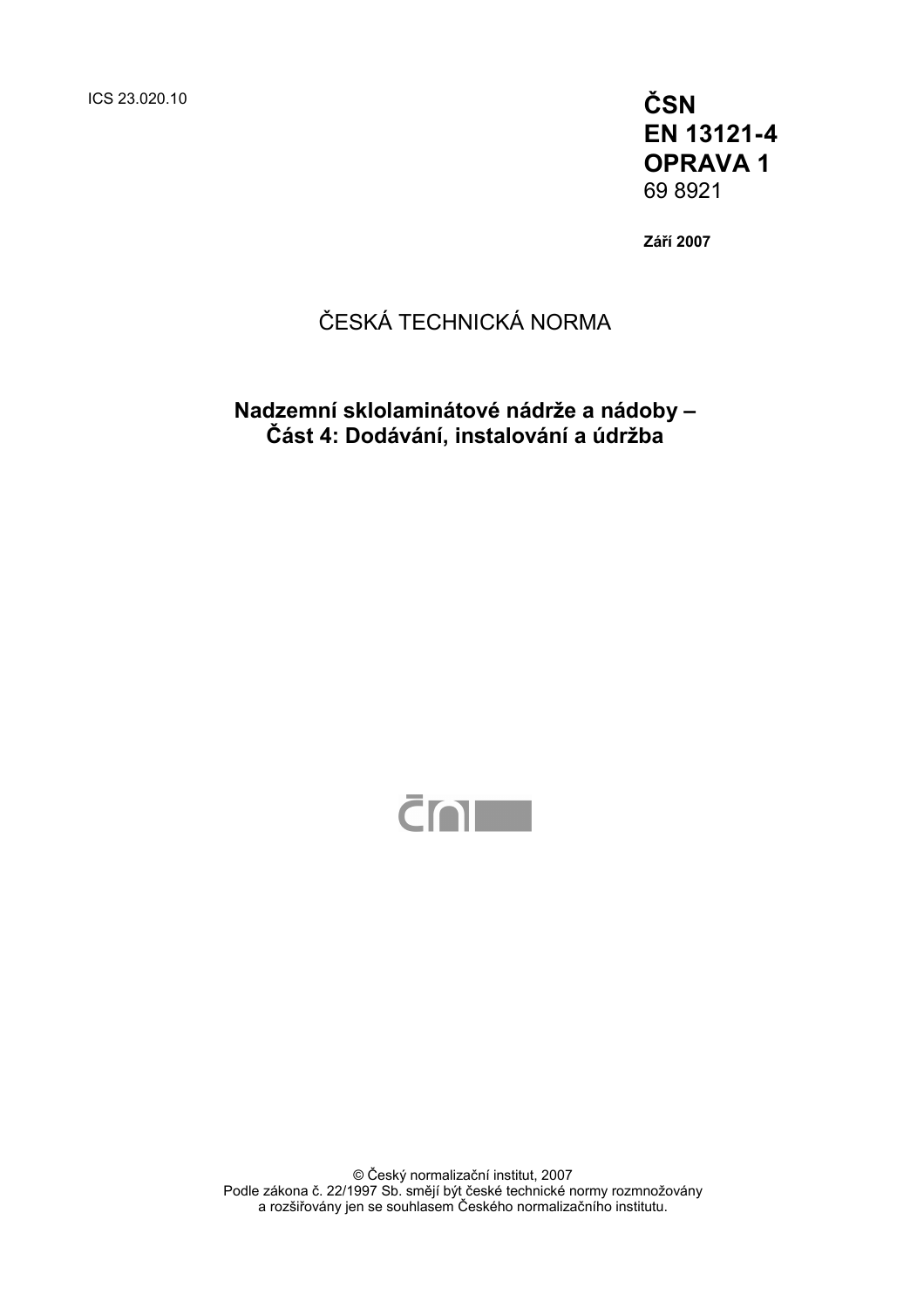# EUROPEAN STANDARD NORME EUROPÉENNE EUROPÄISCHE NORM

# **EN 13121-4:2005/AC**

February 2007 Février 2007 Februar 2007

**ICS** 23.020.10

English version Version Française Deutsche Fassung

GRP tanks and vessels for use above ground - Part 4: Delivery, installation and maintenance

Réservoirs et récipients en PRV pour applications hors sol - Partie 4: Livraison, installation et maintenance

Oberirdische GFK-Tanks und -Behälter - Teil 4: Auslieferung, Aufstellung und Instandhaltung

This corrigendum becomes effective on 14 February 2007 for incorporation in the three official language versions of the EN.

Ce corrigendum prendra effet le 14 février 2007 pour incorporation dans les trois versions linguistiques officielles de la EN.

Die Berichtigung tritt am 14.Februar 2007 zur Einarbeitung in die drei offiziellen Sprachfassungen der EN in Kraft.



EUROPEAN COMMITTEE FOR STANDARDIZATION COMITÉ EUROPÉEN DE NORMALISATION EUROPÄISCHES KOMITEE FÜR NORMUNG

**Management Centre: rue de Stassart, 36 B-1050 Brussels**

© 2007 CEN All rights of exploitation in any form and by any means reserved worldwide for CEN national Members. Tous droits d'exploitation sous quelque forme et de quelque manière que ce soit réservés dans le monde entier aux membres nationaux du CEN.

Alle Rechte der Verwertung, gleich in welcher Form und in welchem Verfahren, sind weltweit den nationalen Mitgliedern von CEN vorbehalten.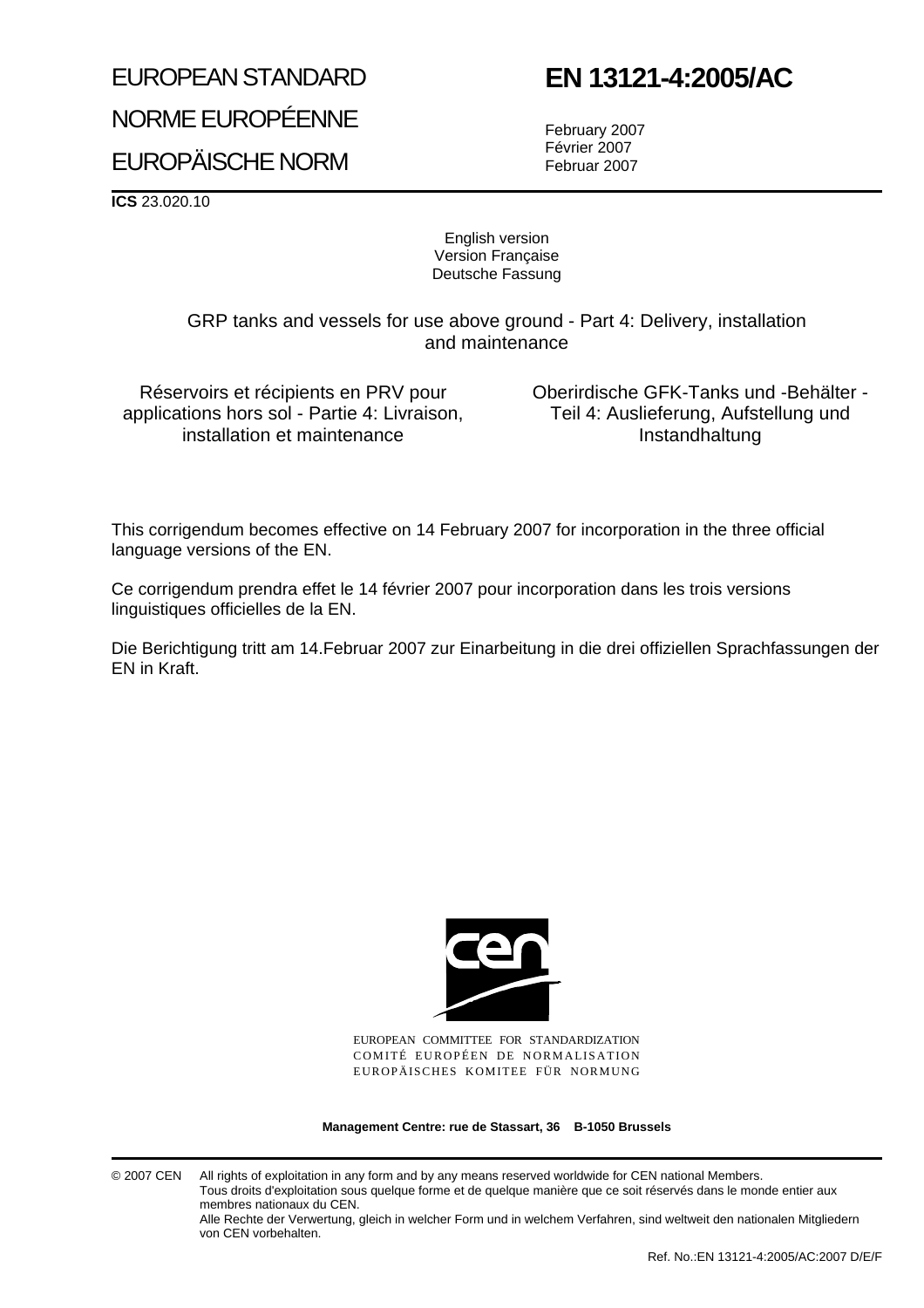#### **EN 13121-4:2005/AC:2007 (E/F/D)**

#### **English version**

In Annex A Table A.1c), add in the keys:

One crane: 8 Synthetic webbing sling

Two cranes: 9 Tailing lug

### **Version française**

Dans l' annexe A, tableau A.1c), adapter aux légendes:

Une grue: 8 Èlingue d'arrimage synthétique

Deux grues: 9 Anneau d'extrémité

### **Deutsche Fassung**

In Anhang A Tabelle A.1c) muss in den Legenden eingefügt werden:

Ein Kran: 8 Gewebegurt

Zwei Krane: 9 Führöse